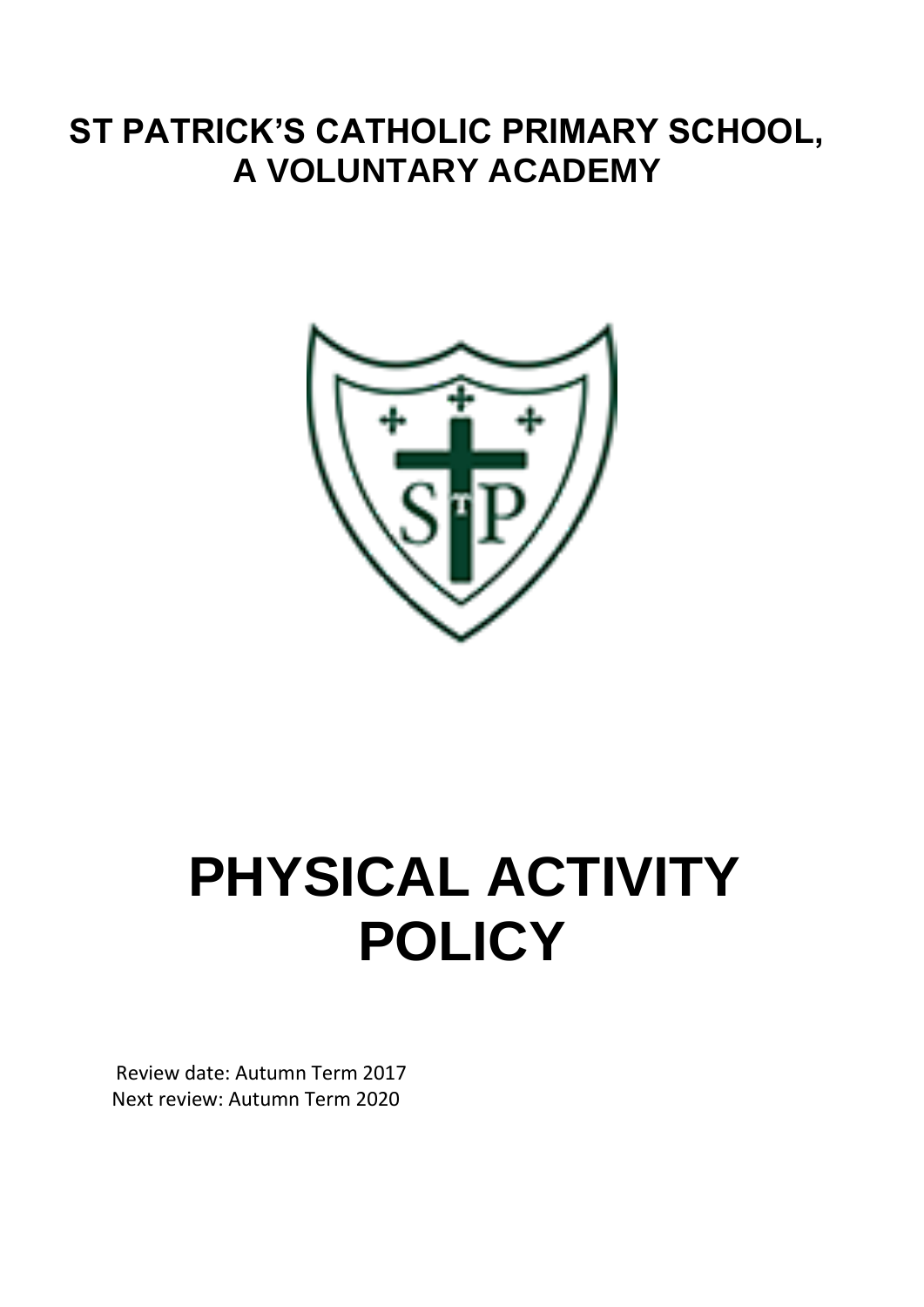### **Physical Activity Policy**

#### **Introduction:**

St Patrick's Primary School, a Voluntary Academy promotes healthy living and healthy lifestyles. The purpose of this document is to clarify how St Patrick's Primary school strives to encourage healthy lifestyles. This document also aims to link the physical activities that children participate in during the timetabled curriculum and additional ways that healthy lifestyles are promoted, within the different activities the school provides.

As a result of government guidelines and recommendations it is necessary to adapt the content and promotion of physical activities in St Patrick's Primary School. The implementation of this policy is the responsibility of all teaching staff with the assistance of parents/carers.

### **The Nature of Physical Activity:**

1. To provide all children in Foundation Stage, Key Stage One and Key Stage Two with the opportunity to participate in physical activities and provide opportunities for the children to receive the government recommendation that all children participate in two hours of Physical Activities a week. It is also aimed that all children, parents and staff irrespective of age or gender, have the chance of enjoyment and success through participation of physical activities and healthy lifestyles.

2. To promote physical activity and healthy lifestyles, to develop positive attitudes and understand the benefits of healthier lifestyles and how children, parents and staff can make informed decisions about how physical activities can promote healthy lifestyles.

3. Physical Activities promotes personal, social, intellectual and physical skills and at this school it attempts to foster co-operation, tolerance and self-esteem. St Patrick's aims to promote enjoyment in the undertaking of exercise for all children that will, hopefully be continued into adulthood.

4. For children, parents and staff to make informed decisions about how physical activities can promote healthy lifestyles.

5. To recognise the importance of keeping healthy and those things which contribute to this; (Eating, drinking, diet, fresh air, sunshine, sleep, exercise)

#### **Entitlement and Implementation:**

The promotion of Physical Activities at St Patrick's Primary School is to be delivered using a combination of timetabled P.E in addition to extra physical activities for before, during and after school.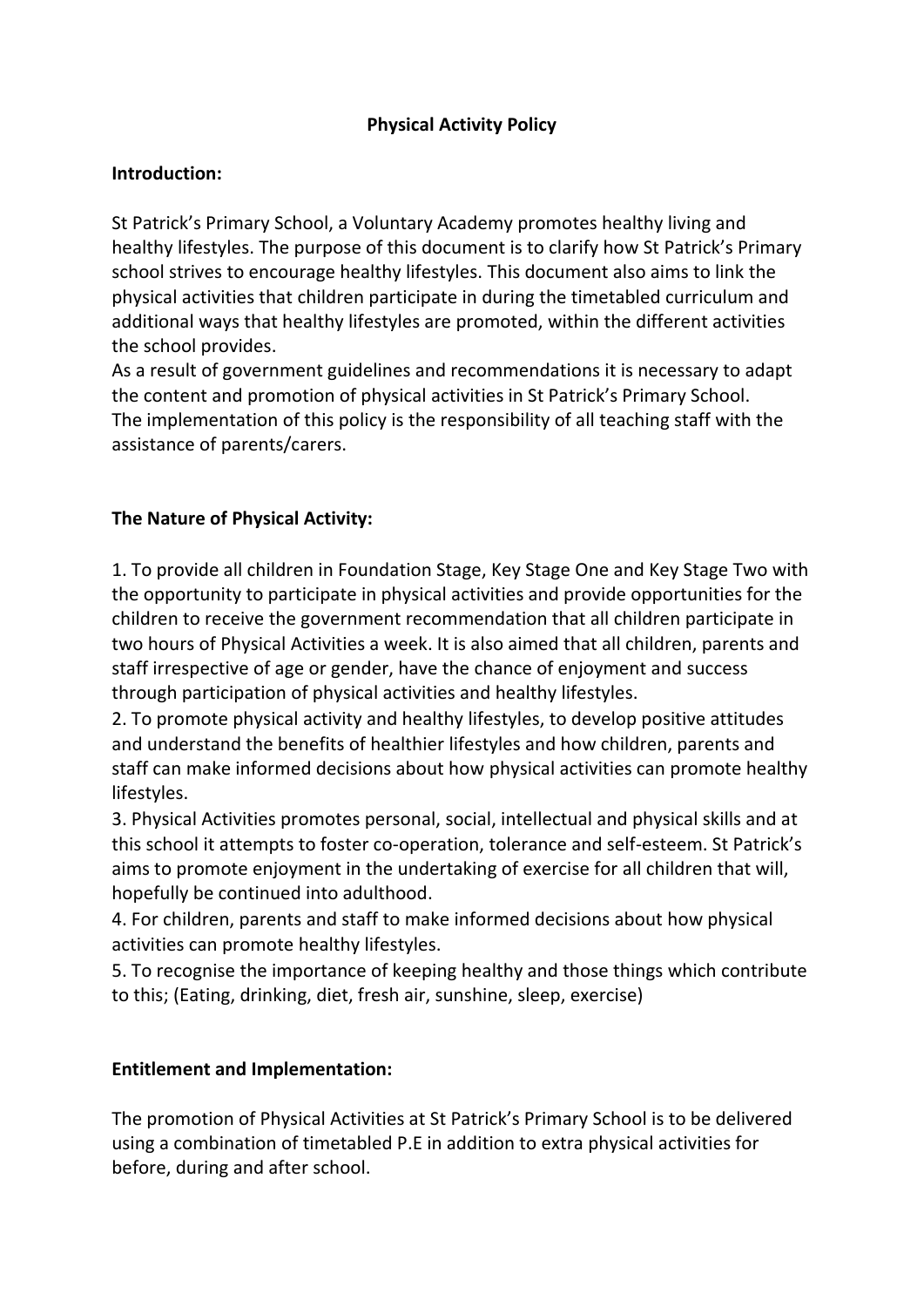The school aims to give opportunities for children and staff to participate in a wide and varied range of physical activities that promotes a healthy and safe lifestyle. The school also aims that children, parents/carers and staff feel they can express and share views about healthy lifestyles. To maintain a wide a varied programme for the promotion of healthy lifestyles St Patrick's Primary School constantly looks to improve and increase the activities that are on offer for the children to participate in. The promotion of physical activities is carried out in plenty of different ways. Listed below are some of the ways that physical activities are promoted at St Patrick's Primary School:

**I.** Physical activity is timetabled in curriculum time. All staff who teach physical activity are encouraged to wear suitable and practical clothing for these lessons.  $\mathbb B$  Children are given opportunities to be part of structured physical activities at break and lunch times.

20 Older children assist lunch time supervisors to lead such structured activities.

**sqrt85 St Patrick's Primary School offers an extensive range of physical activities that** forms a high proportion of the after school extra curriculum programme.

■ Parents/carers and children have opportunities through questionnaires to give feedback and suggest other activities that form part of the extra curriculum programme.

**D** Children at St Patrick's Primary School take part in inter house/school competitions in various sports.

 $\mathbb B$  The school aims to promote not only healthy but safe lifestyles and children have opportunities to learn water safety and road safety through an assortment of physical activities for example, swimming, cycling proficiency and pedestrian awareness.

 $\mathbb B$  Staff have opportunities to train and develop their own professional skills in different physical activities.

**sqrta** Staff actively talk about their own hobbies and the physical activities that they participate in to present themselves as positive role models for the children.

**Ⅱ** The school encourages links with the community and uses the expertise of different coaches and teams to help develop practical skills in different sports.

#### **Equal Opportunities:**

At St Patrick's Primary school we encourage all children to have the same opportunities to participate in the wide and varied range of physical activities that are on offer. The school does not discriminate is any way. The programmes of physical activities in each Key Stage will be taught to all pupils in ways appropriate to their abilities, ensuring all children access physical activities.

All physical activities should ensure an equal interest and participation level for all pupils of sexes, all abilities, all background, races and faiths. Promotion of physical activities will be taught in line with the school's Equal Opportunity Policy.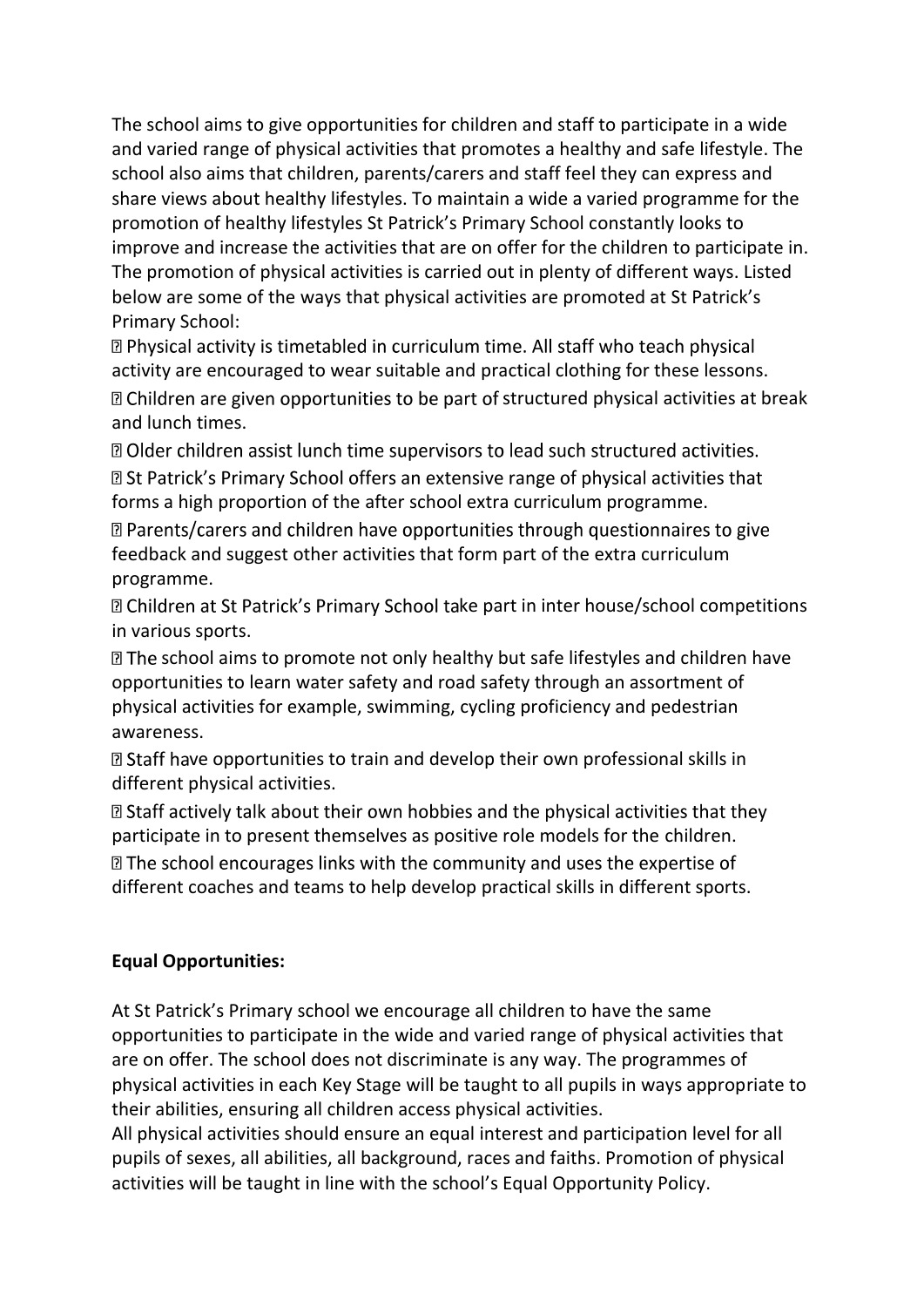Appropriate provision will be made for children with special educational needs, in particular those children with disabilities and impairments. At St Patrick's we recognise that children especially gifted and talented in various aspects of P.E may also have additional needs and we will cater for these children within our provision. To accommodate these children we organise for different coaches to come into school to work with gifted and talented children as well as those with special educational or physical needs. Those children who are deemed gifted and talented are supported within their sports by the school and encouraged when competing, particularly at National/world levels. Differentiation will be broadly by outcome, although if appropriate different or adapted apparatus or equipment will be used. The school takes part in the 'Change for Life' programme. This helps encourage those less engaged in physical activity to show an interest and learn about living a healthy lifestyle.

# **Health and Safety**

The teaching and support staff at St Patrick's will follow all aspects of the Health and Safety Policy which is outlined in the BAALPE publication; 'Safe Practise in the Physical Education'.

At St Patrick's we aim to ensure the correct use of all equipment by both staff and pupils in order to create and maintain a safe environment for the teaching of Physical Activities.

For example:

 $\mathbb D$  All climbing equipment is secured into the ground before children use the equipment and that is stored away correctly after use.

**sqrt** Children are not to wear any jewellery during P.E

**sqrtmata** Children are encouraged to wear a change of clothing to promote hygiene.

# **Dress Code**

All pupils at St Patrick's Primary School are expected to have a P.E kit which must be worn in order for the children to take part in practical aspects of lessons and activities. It is important that staff are also dressed suitably in order to be an effective role model. Children who persistently have no P.E kit will receive a letter informing their parents or guardians of the situation and hopefully solving the problem.